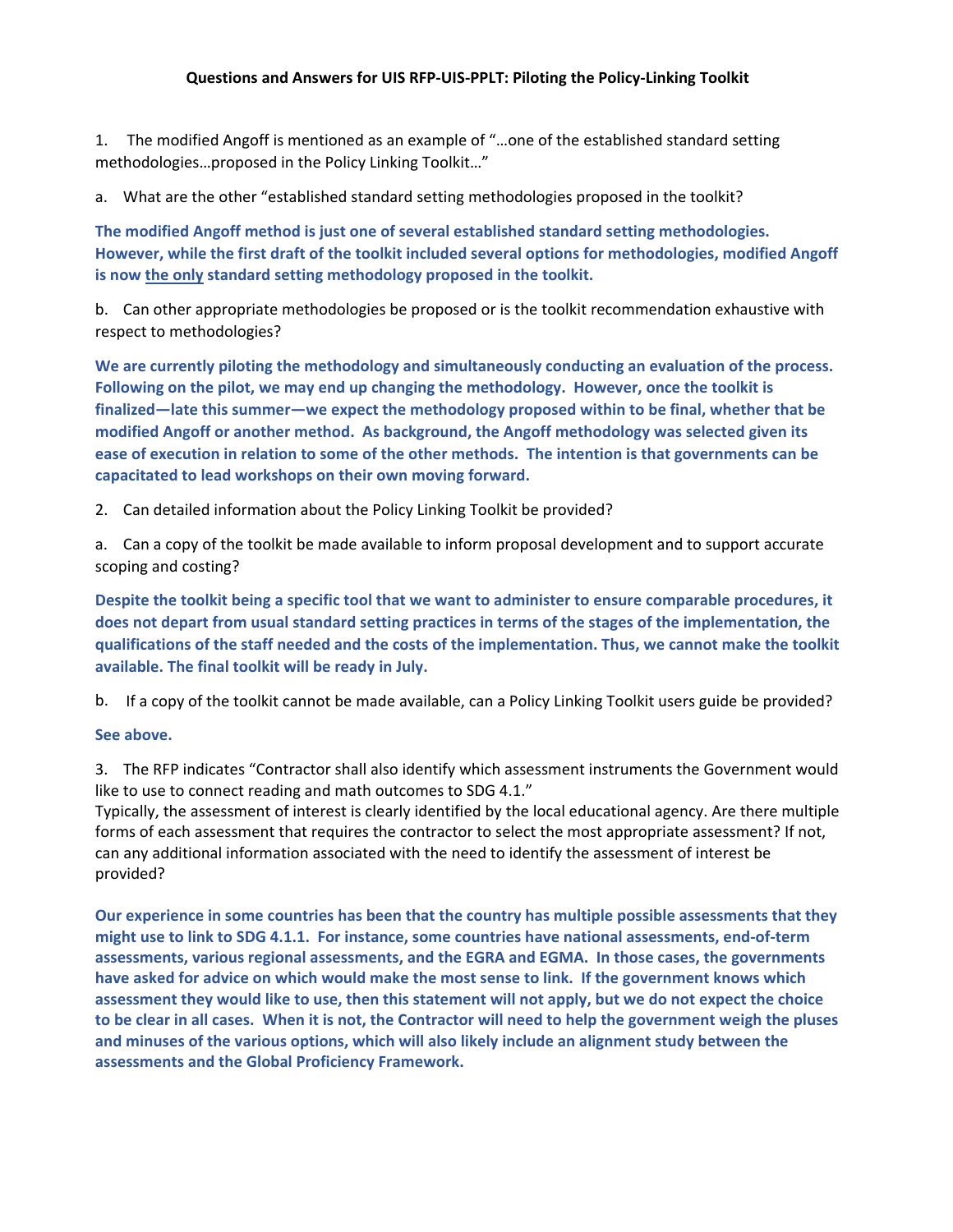4. The RFP indicates that the contractor will support the selection of participants. Can it be assumed that the local educational agency will strongly support recruitment? **Yes** 

5. Can it be assumed:

a. The *contractor* will provide a memo to the local educational agency introducing the task and commitment to the participant pool

b. The *local educational agency* will distribute the memo to the appropriate persons with a statement supporting and endorsing the important work to be done

c. The *contractor* will monitor the sample and track the obtained sample to achieve the desired demographic representation.

d. The *contractor* will provide details about the obtained sample to UNESCO/USAID and the local educational agency for review and approval.

e. If necessary, *the local educational agency* will do multiple rounds of reaching out to the participant pool to support sample acquisition if the *contractor* indicates the need for additional participants from a given cell (with a cell for each desired combination of demographics)

**These are all fair assumptions. The local educational agency will also likely need some description of the profile of candidates that the Contractor seeks. This should be provided in the memo or ahead of the memo.** 

6. An ideal schedule is provided. Can it be assumed there is some flexibility with respect to the actual workshop dates as long as the final deliverable dates are maintained?

**Yes, that is fine. Please propose feasible dates for workshop completion to the extent possible, recognizing that there may need to be flexibility based on the governments' schedules. The final toolkit will be ready in July therefore consider the proposed sequence of activities for your quote rather than the timeline.** 

7. Is the contractor expected to cost for and arrange for the following or will the local educational agency provide this?

- a. meeting spaces,
- b. necessary onsite equipment such as laptops and/or printers,
- c. hotel rooms for participants,
- d. compensation for participants, and
- e. meals for participants

**No, the organization of the workshops will be arranged separately.** 

8. Will local educational agencies provide all copies of the selected assessment and ancillary materials (e.g., scoring guides, etc.) or will the contractor need to print copies for each participant?

**We recommend that you budget for these costs.**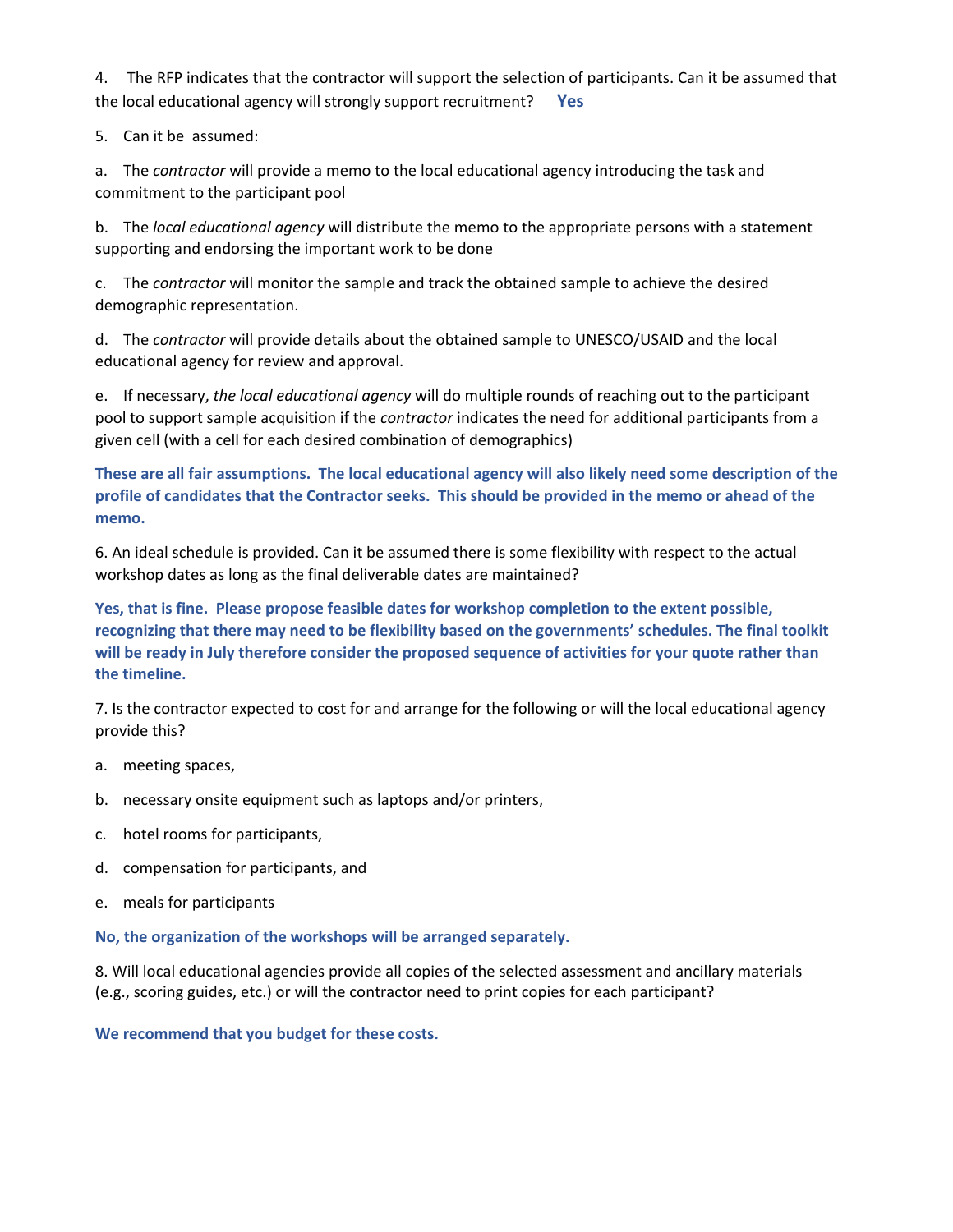9. The RFP indicates: "They must work to get a copy of that assessment (including test booklets and scoring guides), the results and datasets of the most recent application of the assessment to inform the design of materials for the workshop."

Can it be assumed that these materials will be provided upon request by the local educational agency and if necessary, that UNESCO and USAID will facilitate the acquisition of these materials?

**Yes, for the most part this is true. The policy linking quality assurance guidelines require that governments make these materials available in advance of a policy‐linking workshop. However, it will be the Contractor's responsibility to make arrangements to obtain these documents. UNESCO and/or USAID will only step in should the contractor encounter a challenge with obtaining the relevant materials.** 

10. The RFP requests a quotation for various components including facilitation of one or two four‐day workshops per country, as well as development of four types of reports.

Can it be assumed that the development of a single report of each type that summarizes the workshop activities for all five countries and not separate reports for each country is desired?

**We expect separate reports for each country.** 

11. How does UNESCO envision that the Contractor will evaluate the Policy-linking methodology: simply through hand‐on experience and feedback on the benchmarking process; or through a formalized research design involving data collection tools, data collection before/during/after the benchmarking workshop, and analysis?

**UNESCO expects the Contractor to provide feedback on the process and to collect information required by the Policy Linking Quality Assurance Policy, which is currently in draft form.** 

12. Are all standard workshops to be conducted in English and/or will an interpreter be provided by the local Education agency?

**The workshops will be conducted in whatever the language of assessment is for the relevant country. If the language is one other than English, the Contractor will be responsible for providing their own interpreters or providing staff who speak the language of assessment (the latter is preferred when possible).** 

13. Does the contractor need to translate the national assessments into English?

**See question 10. If the assessment is not in English and the contractor does not have staff who speak the language of assessment (preferred), the Contractor will need to translate the assessment. If this is the case, we strongly encourage Contractor's to identify subject‐matter experts to conduct the translation to avoid losing nuances of the assessment in translation.** 

14. If there are multiple local languages, is the expectation that all assessments are considered or only the instruments identified by the local coordinator?

**See question 3.**